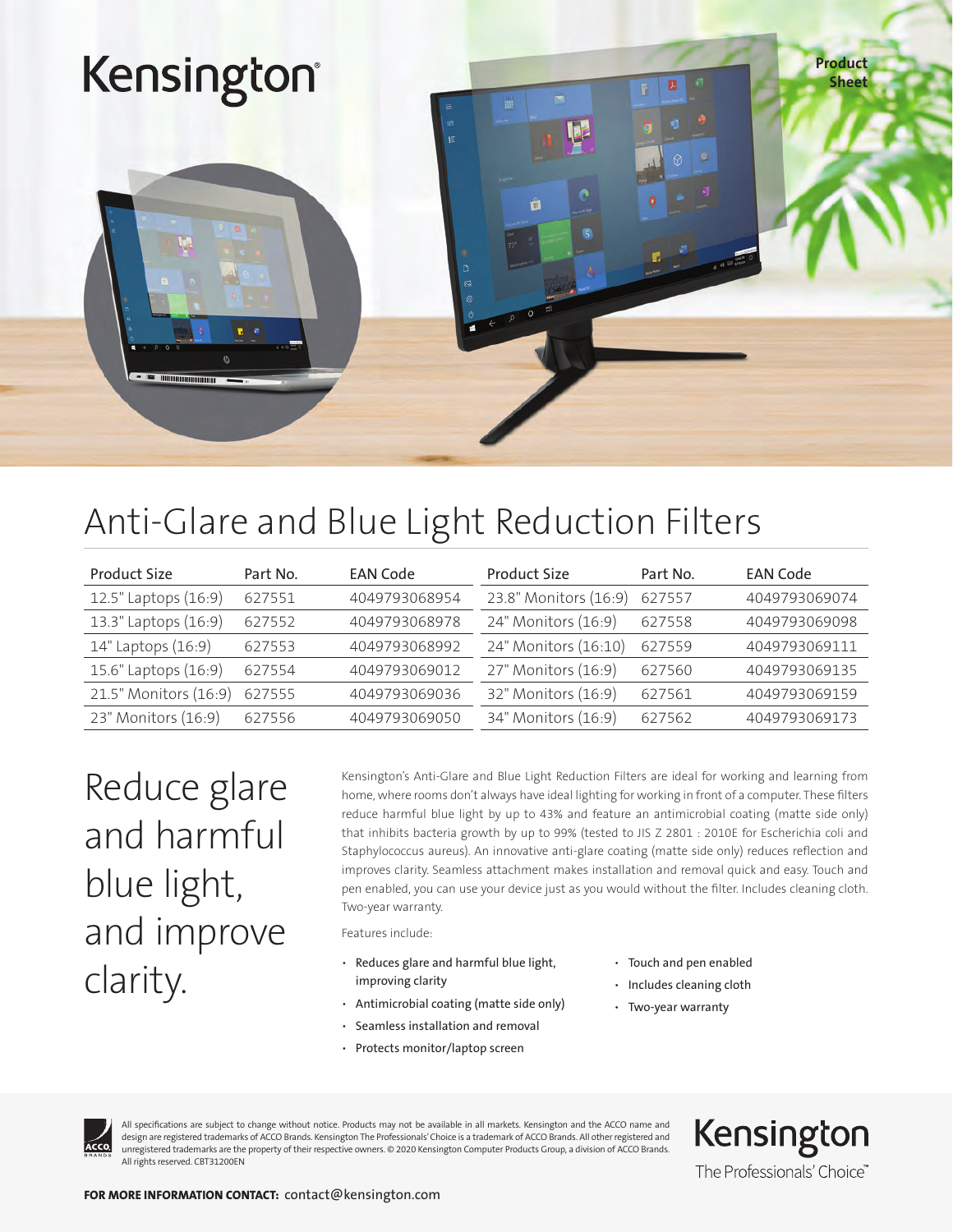## Kensington®

## Anti-Glare and Blue Light Reduction Filters



Reduces Glare and Harmful Blue Light

Innovative anti-glare coating reduces reflection and improves clarity (matte side only). Filter eliminates blue light by up to 43%, easing eye strain and reducing the chances of interrupting sleep patterns.



#### Antimicrobial Coating (matte side only)

Inhibits bacteria growth by up to 99% (tested to JIS Z 2801 : 2010E for Escherichia coli and Staphylococcus aureus).



Seamless Attachment Makes installation/removal quick and easy.



Touch and Pen Enabled

Allows you to use your device just as you would without a filter.





#### Cleaning Cloth Included

Helps keep your screen dust, lint, and smudge-free.

Two-Year Warranty

Rest assured knowing you're covered by Kensington.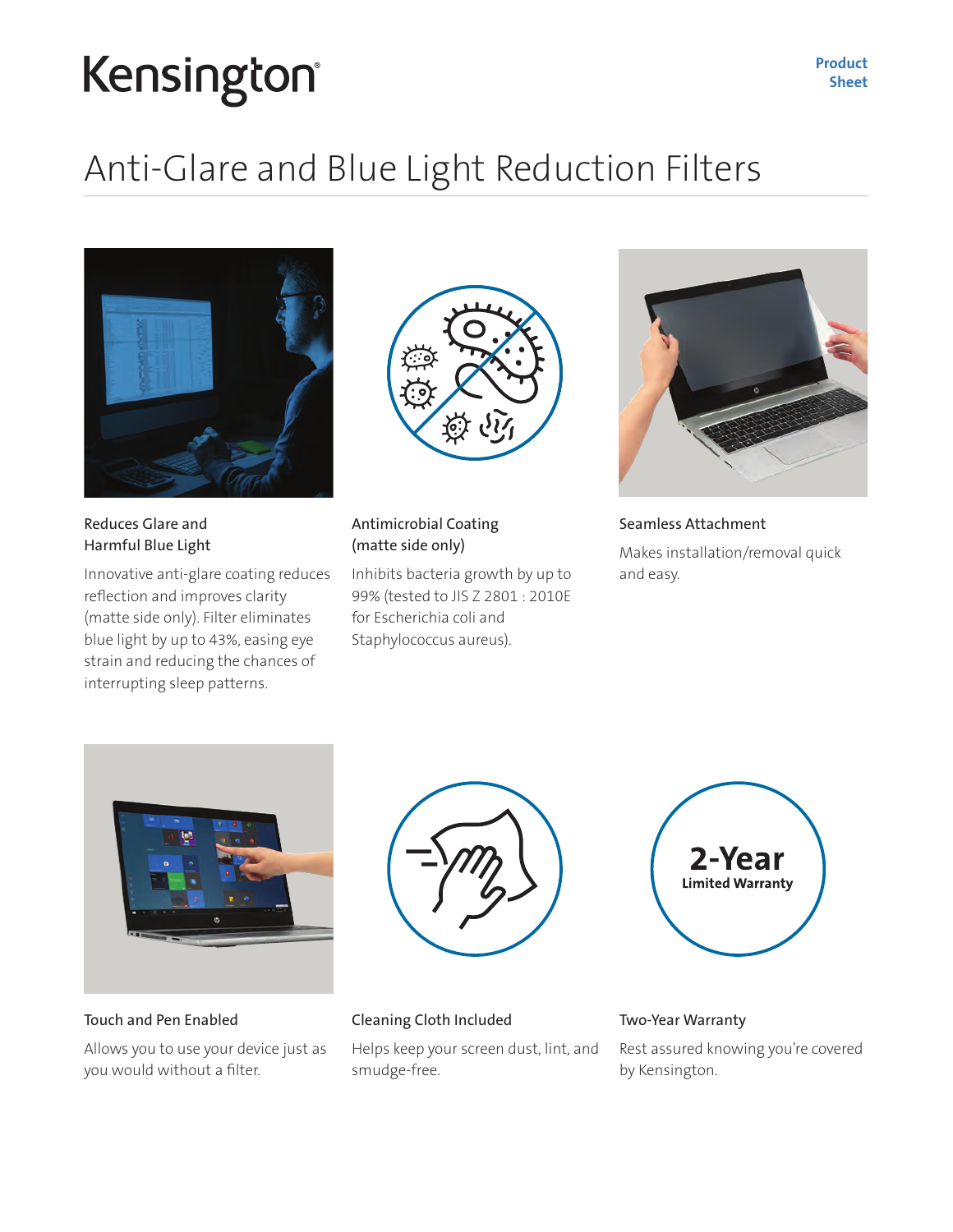## Kensington®

## Anti-Glare and Blue Light Reduction Filters

#### Product Dimensions

| 627551 for 12.5" Laptops (16:9)            | Width: 277mm / Length: 156mm / Weight: 15g                    |
|--------------------------------------------|---------------------------------------------------------------|
| 627552 for 13.3" Laptops (16:9)            | Width: 294mm / Length: 166mm / Weight: 18g                    |
| 627553 for 14" Laptops (16:9)              | Width: 310mm / Length: 175mm / Weight: 20g                    |
| 627554 for 15.6" Laptops (16:9)            | Width: 345mm / Length: 194mm / Weight: 25g                    |
| 627555 for 21.5" Monitors (16:9)           | Width: 477mm / Length: 268mm / Weight: 42g                    |
| 627556 for 23" Monitors (16:9)             | Width: 510mm / Length: 287mm / Weight: 50g                    |
| 627557 for 23.8" Monitors (16:9)           | Width: 527mm / Length: 296mm / Weight: 53g                    |
| 627558 for 24" Monitors (16:9)             | Width: 532mm / Length: 299mm / Weight: 55g                    |
| 627559 for 24" Monitors (16:10)            | Width: 519mm / Length: 325mm / Weight: 58g                    |
| 627560 for 27" Monitors (16:9)             | Width: 598mm / Length: 336mm / Weight: 65g                    |
| 627561 for 32" Monitors (16:9)             | Width: 708mm / Length: 398mm / Weight: 90g                    |
| 627562 for 34" Monitors (16:9)             | Width: 797mm / Length: 335mm / Weight: 85g                    |
| Unit Packaging Dimensions                  |                                                               |
| 627551 for 12.5" Laptops (16:9)            | Width: 250mm / Length: 360mm / Weight: 0.552kg                |
| 627552 for 13.3" Laptops (16:9)            | Width: 250mm / Length: 360mm / Weight: 0.552kg                |
| 627553 for 14" Laptops (16:9)              | Width: 270mm / Length: 445mm / Weight: 0.552kg                |
| 627554 for 15.6" Laptops (16:9)            | Width: 270mm / Length: 445mm / Weight: 0.552kg                |
| 627555 for 21.5" Monitors (16:9)           | Width: 325mm / Length: 535mm / Weight: 0.552kg                |
| 627556 for 23" Monitors (16:9)             | Width: 350mm / Length: 595mm / Weight: 0.552kg                |
| 627557 for 23.8" Monitors (16:9)           | Width: 350mm / Length: 595mm / Weight: 0.552kg                |
| 627558 for 24" Monitors (16:9)             | Width: 350mm / Length: 595mm / Weight: 0.552kg                |
| 627559 for 24" Monitors (16:10)            | Width: 350mm / Length: 595mm / Weight: 0.552kg                |
| 627560 for 27" Monitors (16:9)             | Width: 440mm / Length: 845mm / Weight: 0.744kg                |
| 627561 for 32" Monitors (16:9)             | Width: 440mm / Length: 845mm / Weight: 0.744kg                |
| 627562 for 34" Monitors (16:9)             | Width: 440mm / Length: 845mm / Weight: 0.744kg                |
| <b>Master Carton Dimensions</b>            |                                                               |
| 627551 for 12.5" Laptops (10 units)        | Width: 273mm / Length: 383mm / Height: 63mm / Weight: 1.779kg |
| 627552 for 13.3" Laptops (10 units)        | Width: 273mm / Length: 383mm / Height: 63mm / Weight: 1.805kg |
| 627553 for 14" Laptops (10 units)          | Width: 293mm / Length: 468mm / Height: 63mm / Weight: 2.276kg |
| 627554 for 15.6" Laptops (10 units)        | Width: 293mm / Length: 468mm / Height: 63mm / Weight: 2.335kg |
| 627555 for 21.5" Monitors (10 units)       | Width: 348mm / Length: 558mm / Height: 63mm / Weight: 3.297kg |
| 627556 for 23" Monitors (10 units)         | Width: 373mm / Length: 618mm / Height: 63mm / Weight: 4.034kg |
| 627557 for 23.8" Monitors (10 units)       | Width: 373mm / Length: 618mm / Height: 63mm / Weight: 4.078kg |
| 627558 for 24" Monitors (16:9) (10 units)  | Width: 373mm / Length: 618mm / Height: 63mm / Weight: 4.093kg |
| 627559 for 24" Monitors (16:10) (10 units) | Width: 373mm / Length: 618mm / Height: 63mm / Weight: 4.137kg |
| 627560 for 27" Monitors (5 units)          | Width: 445mm / Length: 850mm / Height: 80mm / Weight: 3.342kg |
| 627561 for 32" Monitors (5 units)          | Width: 445mm / Length: 850mm / Height: 80mm / Weight: 4.655kg |
| 627562 for 34" Monitors (5 units)          | Width: 445mm / Length: 850mm / Height: 80mm / Weight: 4.620kg |